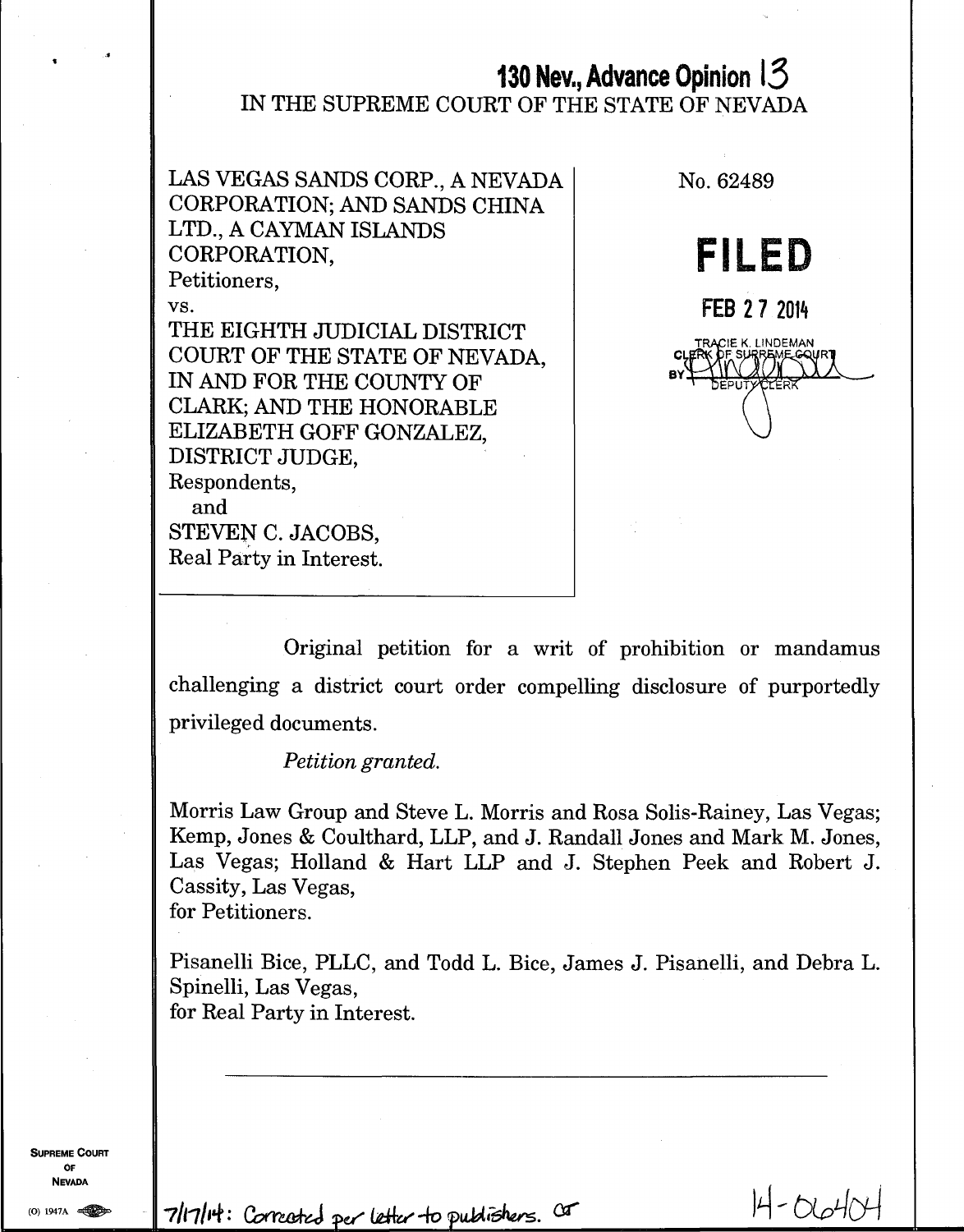## BEFORE THE COURT EN BANC.<sup>1</sup>

#### *OPINION*

By the Court, GIBBONS, C.J.:

In this opinion, we consider whether a witness's review of purportedly privileged documents prior to testifying constitutes a waiver of any privilege under NRS 50.125, such that the adverse party may demand production, be allowed to inspect the documents, cross-examine the witness on the contents, and admit the evidence for purposes of impeachment. We conclude that it does. However, under the specific facts of this case, where the adverse party failed to demand production, inspection, cross-examination, and admission of the documents at or near the hearing in question and instead waited until well after the district court had entered its order, the demand was untimely under NRS 50.125(1). Accordingly, we grant petitioners' request for a writ of prohibition to halt the production of the purportedly privileged documents.

### *FACTS AND PROCEDURAL HISTORY*

Real party in interest Steven Jacobs filed an action against petitioners Las Vegas Sands Corp. and Sands China Ltd. and nonparty Sheldon Adelson, the chief executive officer of Las Vegas Sands (collectively, Sands), arising out of Jacobs's termination as president and chief executive officer of Sands's Macau operations. Jacobs alleged that Sands breached his employment contract by refusing to award him promised stock options, among other things. When the district court

**SUPREME COURT OF NEVADA** 2

<sup>&#</sup>x27;The Honorable Kristina Pickering and the Honorable Ron Parraguirre, Justices, voluntarily recused themselves from participation in the decision of this matter.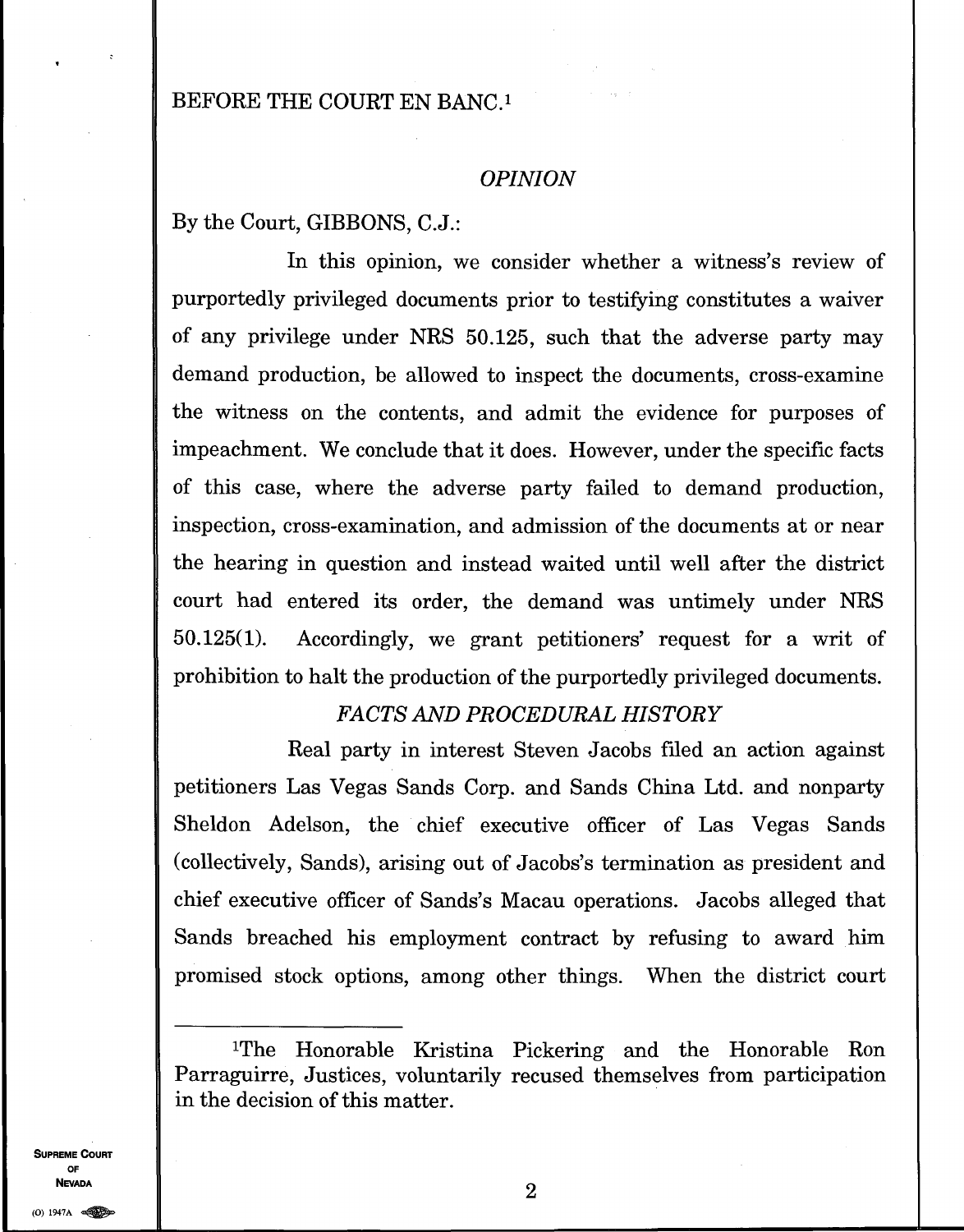denied Sands China's motion to dismiss for lack of personal jurisdiction, Sands filed a petition for a writ of mandamus with this court, challenging the district court's finding of personal jurisdiction. We granted the petition for a writ of mandamus due to defects in the district court's order and directed the district court to revisit the issue of personal jurisdiction, hold an evidentiary hearing, and issue its findings on personal jurisdiction. *See Sands China Ltd. v. Eighth Judicial Dist. Court,* Docket No. 58294 (Order Granting Petition for Writ of Mandamus, August 26, 2011).

As a result of Sands's conduct in the ensuing jurisdictional discovery process, the district court sua sponte ordered an evidentiary hearing to consider sanctions. At the hearing, the district court considered (1) whether Sands violated EDCR 7.60(b) by causing the district court and Jacobs to waste time and resources on the applicability of Macau's Personal Data Protection Act (MPDPA), and (2) whether Sands breached its duty of candor to the court. <sup>2</sup>

During the three-day sanctions hearing, Jacobs crossexamined former Las Vegas Sands attorney Justin Jones on the theory that Jones and another attorney had printed copies of e-mails from Jacobs

**SUPREME COURT OF NEVADA** 

(0) I947A

<sup>2</sup>The MPDPA prohibits the transfer of personal data out of Macau, but testimony revealed that Sands had transported "ghost images" of important hard drives from Macau into the United States and that other data links were available between Macau and Las Vegas. Despite the fact that the information was already in the United States, Sands delayed discovery by asserting that it was having trouble obtaining authorization from Macau to transfer the data out of the country; it was forced to fly to Macau to view the data; and as a result, it could not comply with its disclosure obligations. When the district court found out that the information had been in the United States all along, it ordered a sanctions hearing.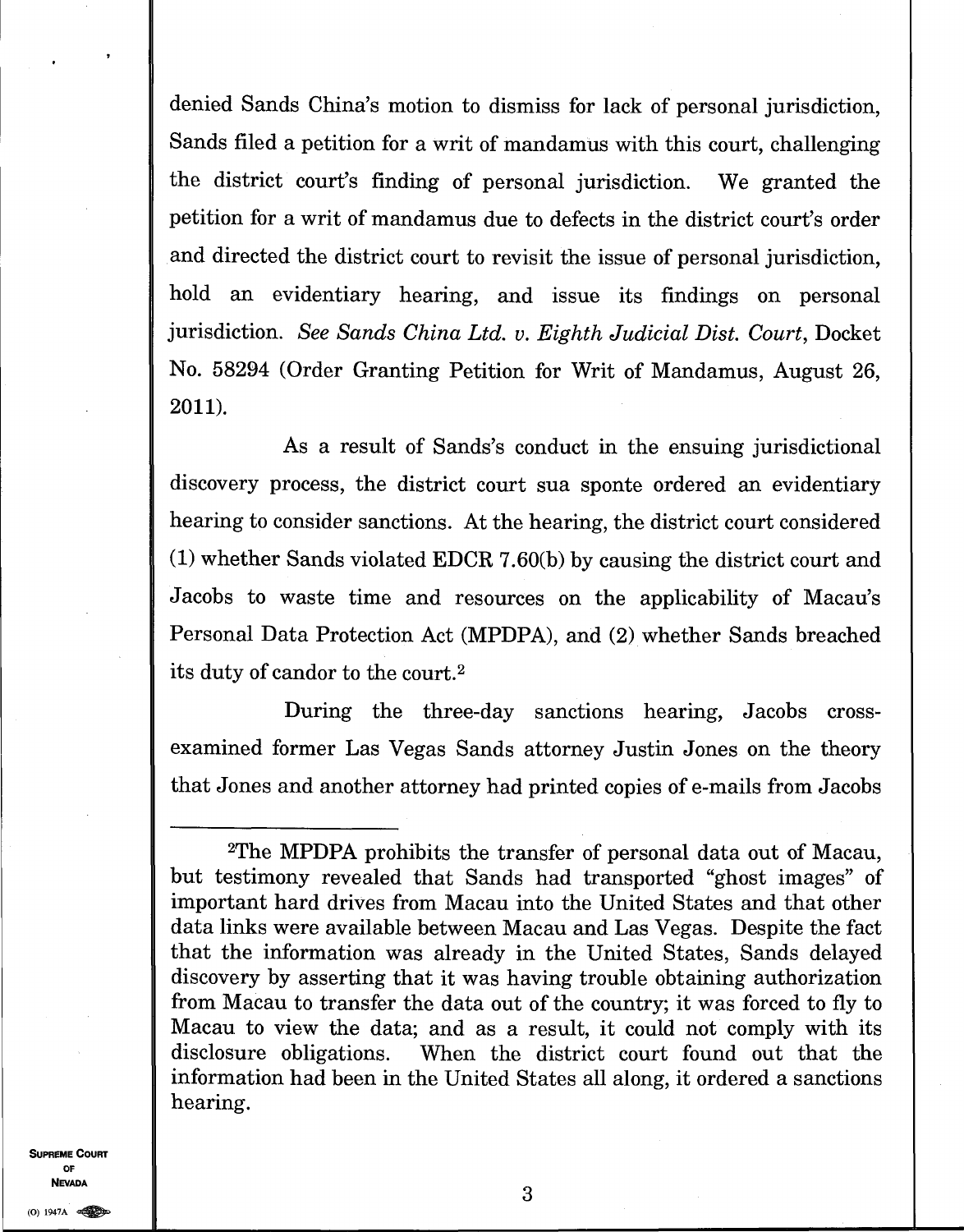but did not retain the copies so that they could later claim they technically did not possess the documents, as the documents would have been in the United States in violation of Macau law. Jacobs noted that Jones's testimony had been fairly precise, and asked if Jones had reviewed his billing records before arriving at court that day. Following a work product objection, Jones responded affirmatively, explaining that he had done so to refresh his recollection as to certain dates, and that reviewing those records had in fact refreshed his recollection as to relevant dates. After another work product objection, Jones revealed that he had also reviewed e-mails that refreshed his memory as to the timing of events.

Jacobs argued at the hearing that Nevada law requires a party to disclose any documents used to refresh a witness's recollection, and thus, the billing records and e-mails Jones used were openly discoverable. When Sands objected to the identification and examination of the e-mails based on the work product doctrine and the attorney-client privilege, the district court suggested that Jacobs file a motion requesting that the documents be produced. The district court indicated that it would hold argument and rule on the discovery issue at a later date. Two days later, and without deciding the discovery issue, the district court filed its order imposing sanctions on Sands.

Jacobs filed his motion to compel production of the documents Jones used to refresh his recollection two months later. In this motion, Jacobs alleged that Jones had waived the work product doctrine and the attorney-client privilege when he refreshed his recollection with the purportedly privileged documents. Sands opposed the motion, arguing that NRS 50.125(1), which generally requires disclosure of a writing used to refresh a witness's memory, does not require automatic disclosure of privileged documents, and that the district court must employ a balancing

**SUPREME COURT OF NEVADA**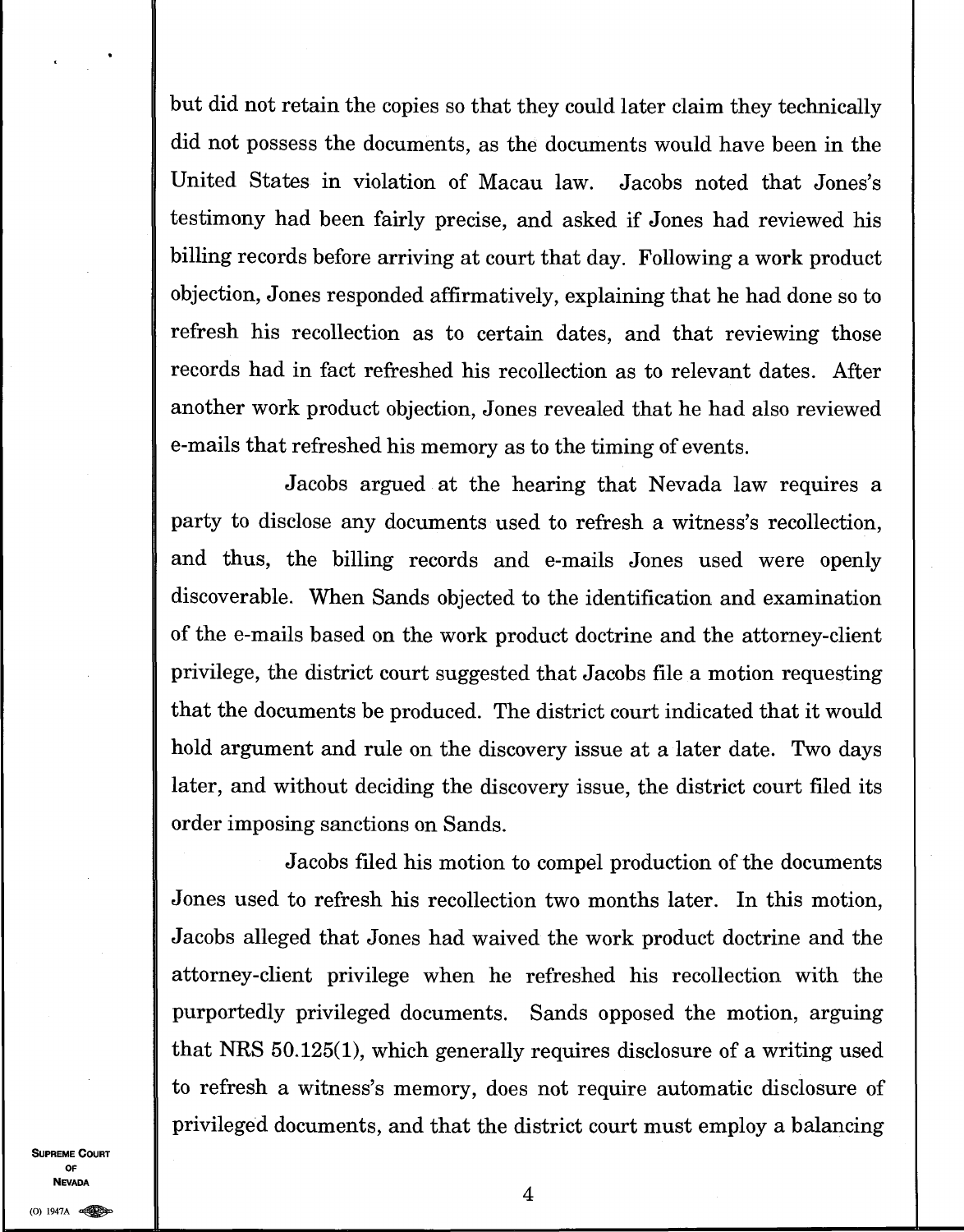test to determine whether disclosure is in the interests of justice. Alternatively, Sands argued that the rights of production, inspection, cross-examination, and admission provided for in NRS 50.125(1) must be exercised at the hearing at which the witness testifies based on the documents. The district court heard arguments in chambers and entered an order compelling Sands to produce the documents. At Sands's request, the district court stayed enforcement of its order pending the resolution of these writ proceedings.

#### DISCUSSION

When the district court acts without or in excess of its jurisdiction, a writ of prohibition may issue to curb the extrajurisdictional act. *Club Vista Fin. Servs., L.L.C. v. Eighth Judicial Dist. Court,* 128 Nev.  $\ldots$ , 276 P.3d 246, 249 (2012). Thus, even though discovery matters typically are addressed to the district court's sound discretion and unreviewable by writ petition, this court has intervened in discovery matters when (1) the trial court issues blanket discovery orders without regard to relevance, or (2) a discovery order requires disclosure of privileged information. *Id.* at & n.6, 276 P.3d at 249 & n.6 (explaining that discovery excesses are more appropriately remedied by writ of prohibition than mandamus); *Valley Health Sys., L.L.C. v. Eighth Judicial Dist. Court, 127 Nev.* , , , 252 P.3d 676, 679 (2011); *Schlatter v. Eighth Judicial Dist. Court,* 93 Nev. 189, 193, 561 P.2d 1342, 1344 (1977). This case presents a situation where, if improperly disclosed, "the assertedly privileged information would irretrievably lose its confidential and privileged quality and petitioners would have no effective remedy, even by later appeal." *Wardleigh v. Second Judicial Dist. Court,* 111 Nev. 345, 350-51, 891 P.2d 1180, 1183-84 (1995). Thus, we choose to exercise our discretion to consider this writ petition because the district court order

**SUPREME COURT OF NEVAD**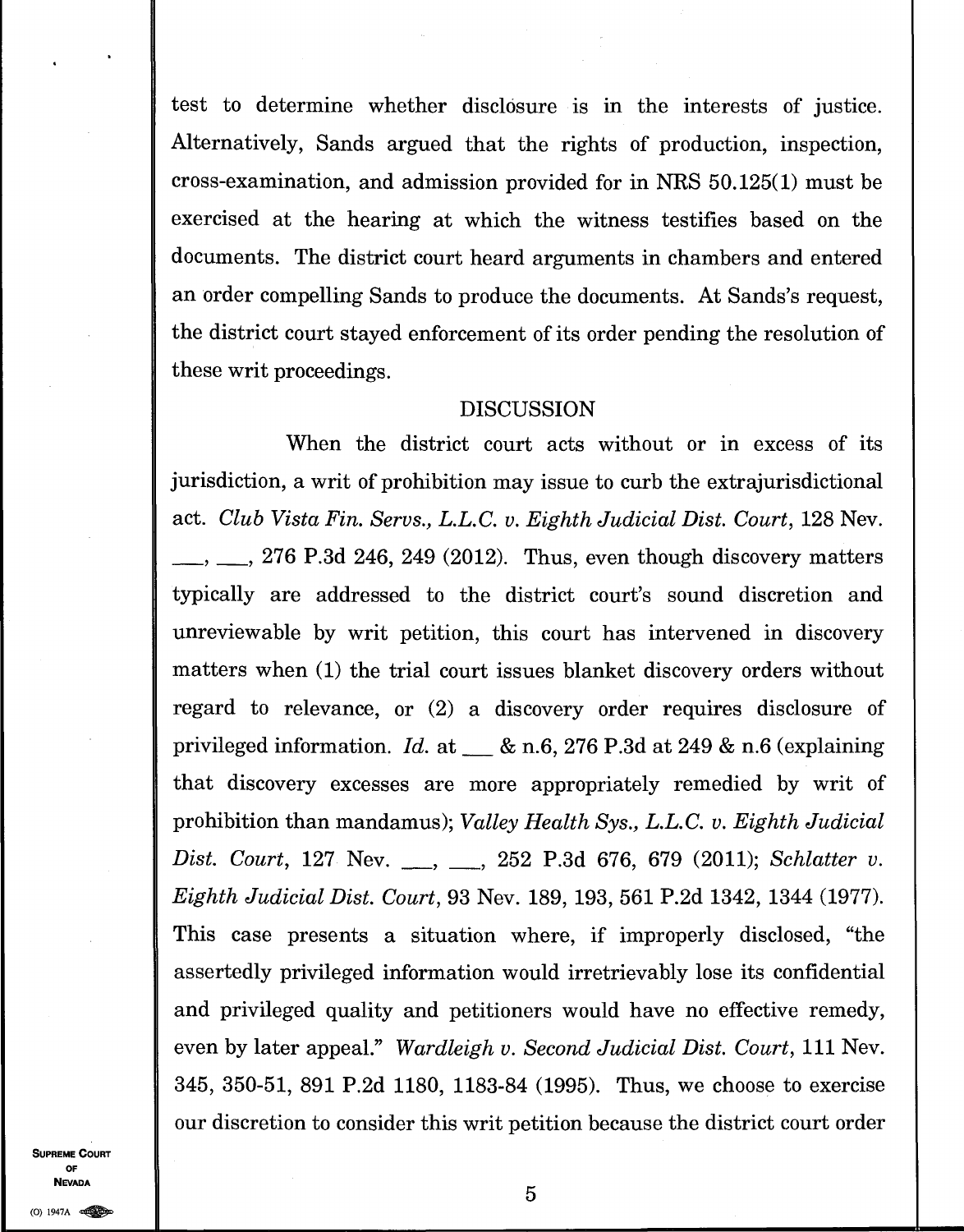at issue compels disclosure of purportedly privileged information. *See Valley Health, 127 Nev. at \_\_, 252 P.3d at 679; see also Aspen Fin. Servs., Inc. v. Eighth Judicial Dist. Court, 128 Nev.* \_\_, \_\_, 289 P.3d 201, 204 (2012) ("[W]rit relief may be available when it is necessary to prevent discovery that would cause privileged information to irretrievably lose its confidential nature and thereby render a later appeal ineffective."). *Standard of review* 

Here, the parties dispute the district court's interpretation and application of NRS 50.125. Statutory interpretation and application is a question of law subject to our de novo review, even when arising in a writ proceeding. *Int'l Game Tech., Inc. v. Second Judicial Dist. Court, 124* Nev. 193, 198, 179 P.3d 556, 559 (2008). "Generally, when a statute's language is plain and its meaning clear, the courts will apply that plain language." *Leven v. Frey,* 123 Nev. 399, 403, 168 P.3d 712, 715 (2007). But when a statute is susceptible to more than one reasonable interpretation, it is ambiguous, and this court must resolve that ambiguity by looking to legislative history and "construing the statute in a manner that conforms to reason and public policy." *Great Basin Water Network v. Taylor,* 126 Nev. \_\_, \_\_, 234 P.3d 912, 918 (2010).

*When invoked at a hearing, NRS 50.125 requires disclosure of any document used to refresh the witness's recollection before or while testifying, regardless of privilege* 

To resolve this appeal, we must determine whether the Nevada Legislature intended all writings, including privileged documents, to be produced for impeachment purposes when a witness uses the document to refresh his or her recollection prior to testifying. NRS 50.125(1) provides for the production and introduction of writings used to refresh a witness's memory:

**SUPREME COURT** OF **NEVADA** 

 $(0)$  1947A  $\otimes$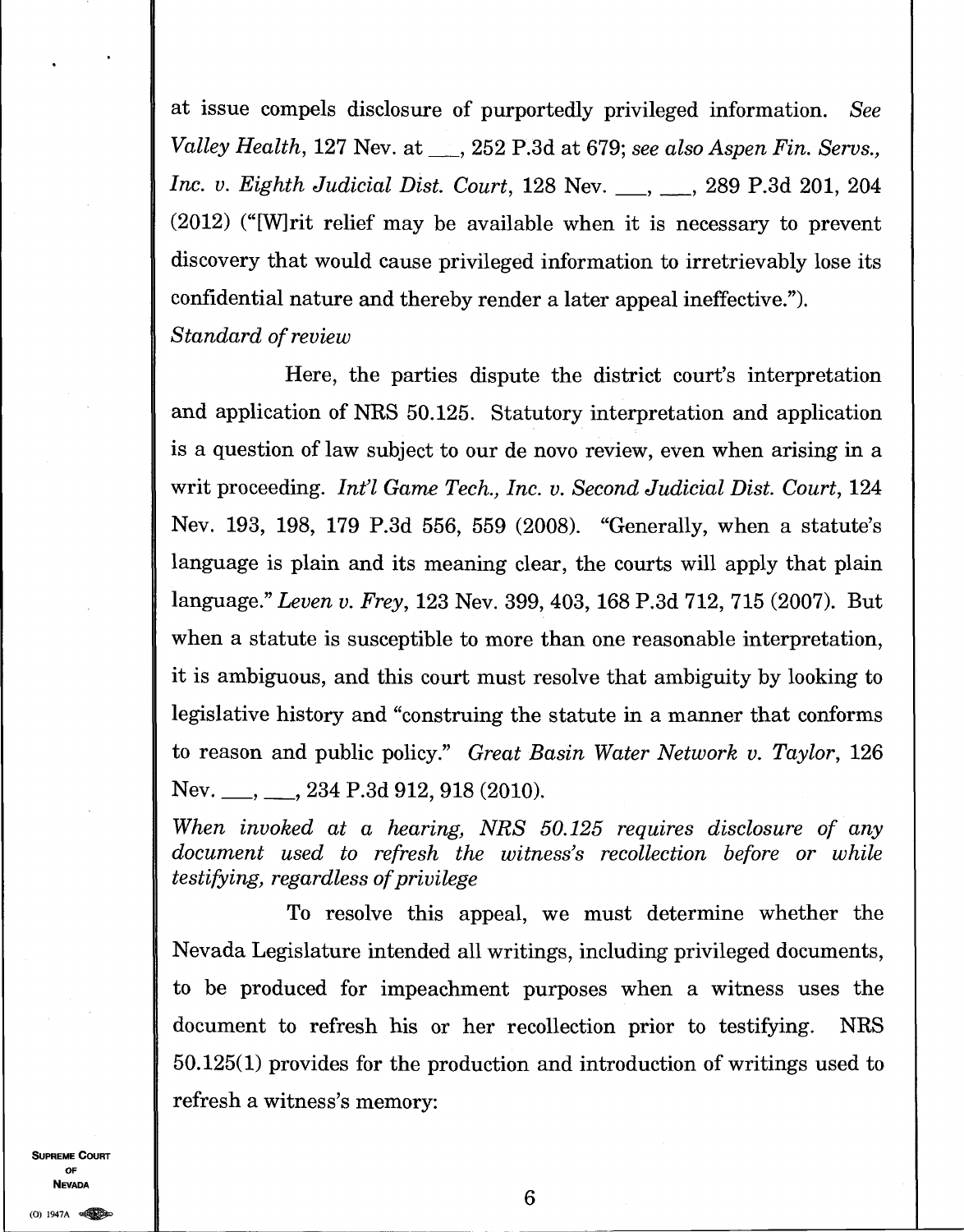If a witness uses a writing to refresh his or her memory, either before or while testifying, an adverse party is entitled:

(a) To have it produced at the hearing;

(b) To inspect it;

(c) To cross-examine the witness thereon; and

(d) To introduce in evidence those portions which relate to the testimony of the witness for the purpose of affecting the witness's credibility.

The intersection of NRS 50.125 and Nevada privilege law is an issue of first impression in Nevada. <sup>3</sup>

Sands argues that NRS 47.020 and NRCP 26(b)(3) guarantee that the work product doctrine and the attorney-client privilege apply at all stages of all proceedings except where they are "relaxed by a statute or procedural rule applicable to the specific situation." NRS 47.020(1)(a). To that end, Sands argues that NRS 50.125 does not "relax" any privilege because it does not specifically mandate the forfeiture of privileged

**SUPREME COURT OF NEVADA** 

(0) I947A

<sup>3</sup>We note that this court addressed the interaction between NRS 50.125 and privileged communications in *Means v. State,* 120 Nev. 1001, 103 P.3d 25 (2004). In *Means,* a former client demanded work product from his former attorney, not the more common scenario where counsel representing an adverse party demands disclosure. *Id.* at 1009-10, 103 P.3d at 30-31. Under the circumstances presented there, we concluded that disclosure of the documents in question was warranted. *Id.* at 1010, 103 P.3d at 31. We take this opportunity to clarify that *Means* involved a unique factual situation where a former client attempted to obtain his former counsel's notes for the purposes of an ineffective assistance of counsel claim. Our narrow holding was consistent with our reliance on *Spivey v. Zant,* 683 F.2d 881 (5th Cir. 1982), a case holding that a former client is entitled to all portions of his former attorney's file and that the work product protection only applies when an adversary seeks materials. *Id.* at 885. Therefore, we conclude that *Means* is inapplicable to the case at hand.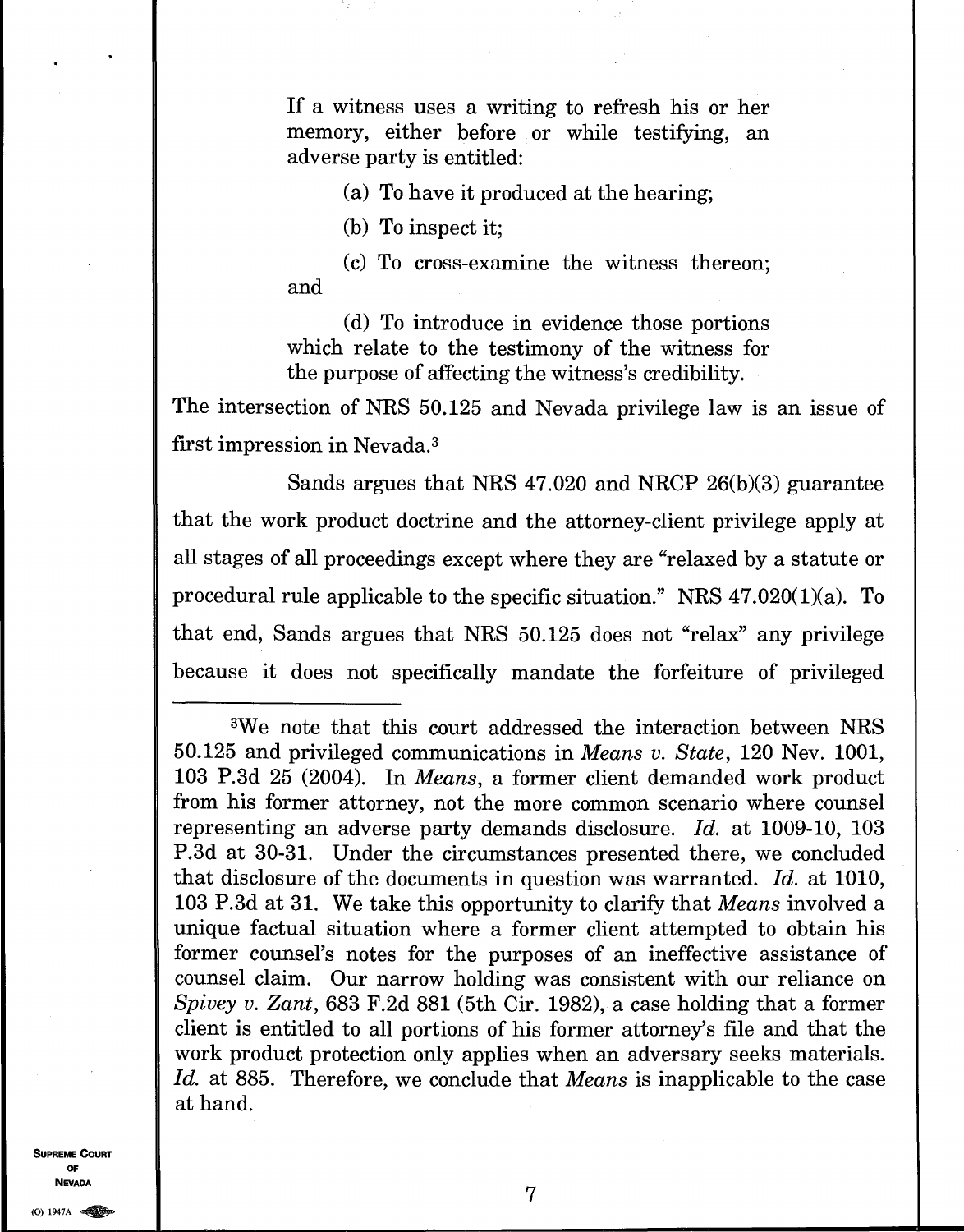documents when a witness uses those documents to refresh his or her memory before testifying. Alternatively, Sands argues that NRS 50.125 only provides that an adverse party is entitled to a document *at the hearing*, and therefore, it cannot be used as a tool for obtaining discovery after the relevant hearing has concluded. Jacobs responds that NRS 50.125 makes no exception for privileged documents and therefore applies to both privileged and nonprivileged documents. Additionally, Jacobs argues that NRS 50.125 lacks the discretionary prong that its federal counterpart, Federal Rule of Evidence (FRE) 612, contains.<sup>4</sup> Thus, Jacobs asserts that any document used to refresh a witness's recollection before or during testimony must be disclosed.

Looking at the language of NRS 50.125, we conclude that the language "a writing" is ambiguous because the phrase could be interpreted to mean any writing, privileged or unprivileged. "[Al writing" could also be interpreted under NRS 47.020 to exempt privileged documents because under NRS 47.020, a privilege applies "at all stages of all proceedings" except where it is "relaxed by statute or procedural rule applicable to the specific situation." NRS 47.020(1). Therefore, we consider the statute's legislative history.

<sup>4</sup>Similar to NRS 50.125, FRE 612(b) provides that when a witness uses a writing to refresh his or her memory, "an adverse party is entitled to have the writing produced at the hearing, to inspect it, to cross-examine the witness about it, and to introduce in evidence any portion that relates to the witness's testimony." But FRE 612(a) differentiates between instances when a witness uses a writing to refresh memory while testifying as opposed to before testifying. In situations when a witness uses a writing to refresh his or her memory prior to testifying, it is within the district court's discretion to decide whether justice requires the writing to be produced. FRE  $612(a)(2)$ .

**SUPREME COURT OF NEVADA** 8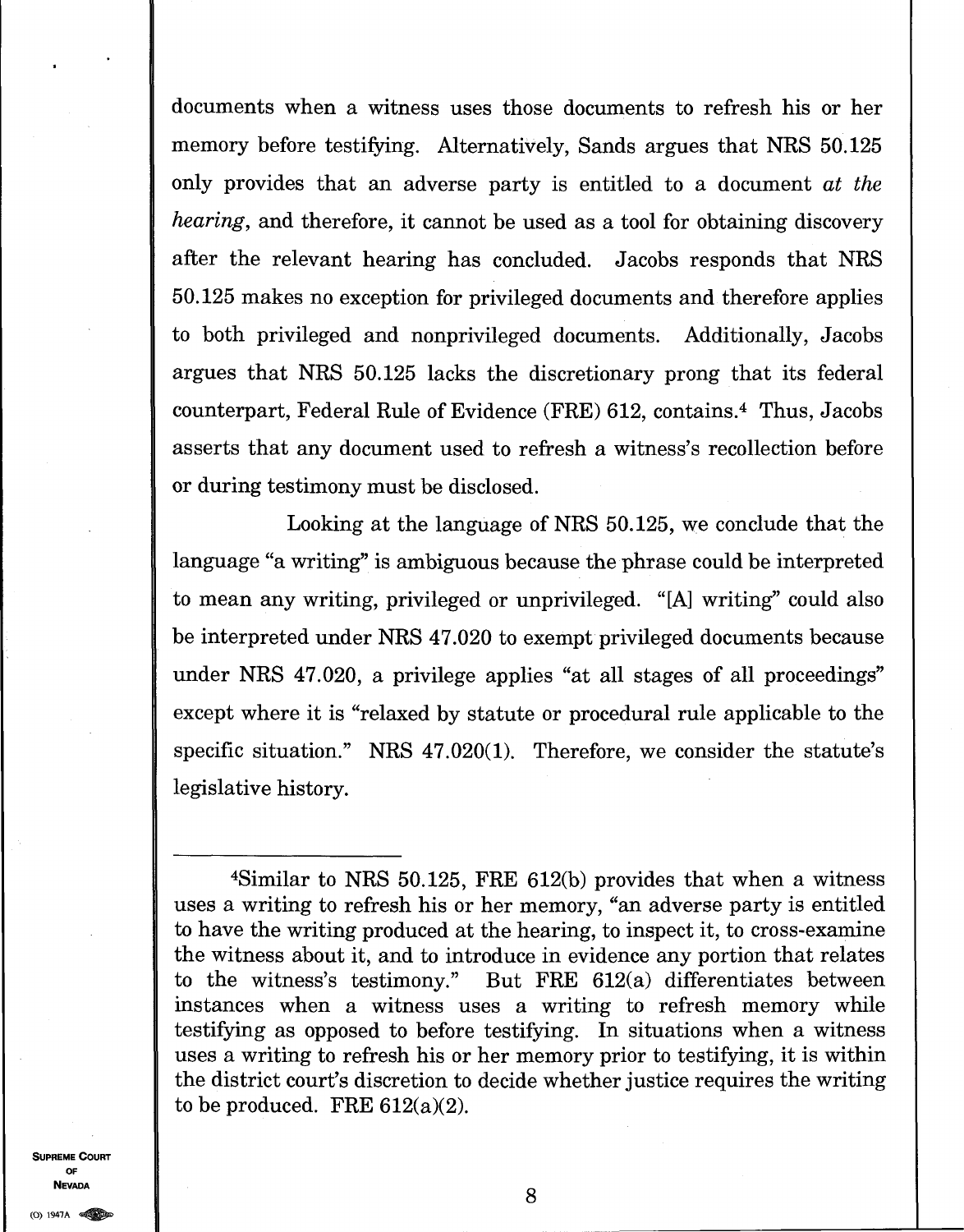## *NRS 50.125 differs significantly from FRE 612*

The Nevada Legislature has not amended NRS 50.125 since its passage in 1971. At that time, the language of the statute was chosen based on a draft version of FRE 612. Hearing on S.B. 12 Before the Senate Judiciary Comm., 56th Leg. (Nev., February 10, 1971). During the United States Congress's consideration of the draft rules, however, it amended FRE 612(a) to make production of writings used by a witness to refresh recollection *before* testifying subject to the discretion of the court "in the interests of justice, as is the case under existing federal law." H.R. Rep. No. 93-650, at 13 (1974), *reprinted in* 1974 U.S.C.C.A.N. 7075, 7086. Congress implemented this change because it did not want to require wholesale production of documents used before testifying, as doing so "could result in fishing expeditions." *Id.* NRS 50.125 does not contain this discretionary prong.

The legislative history of NRS 50.125 does not shed light on whether the Nevada Legislature intended to require automatic disclosure despite a document's privileged status. But the legislators who worked on Nevada's evidence code noted that they wanted the code to promote "the search for truth," that "as much evidence as can come out, should come out," and therefore, they attempted to limit exceptions. Hearing on S.B. 12 Before the Senate Judiciary Comm., 56th Leg. (Nev., February 10, 1971).

Sands argues that the difference in the text between FRE 612 and NRS 50.125 is slight and does not affect the outcome of the case and that Nevada courts should have discretion on a case-by-case basis to balance the adverse party's need for the writing against the important public interests in protecting privileged documents. Jacobs responds that unlike FRE 612, NRS 50.125 draws no distinction between documents

**SUPREME COURT OF NEVADA**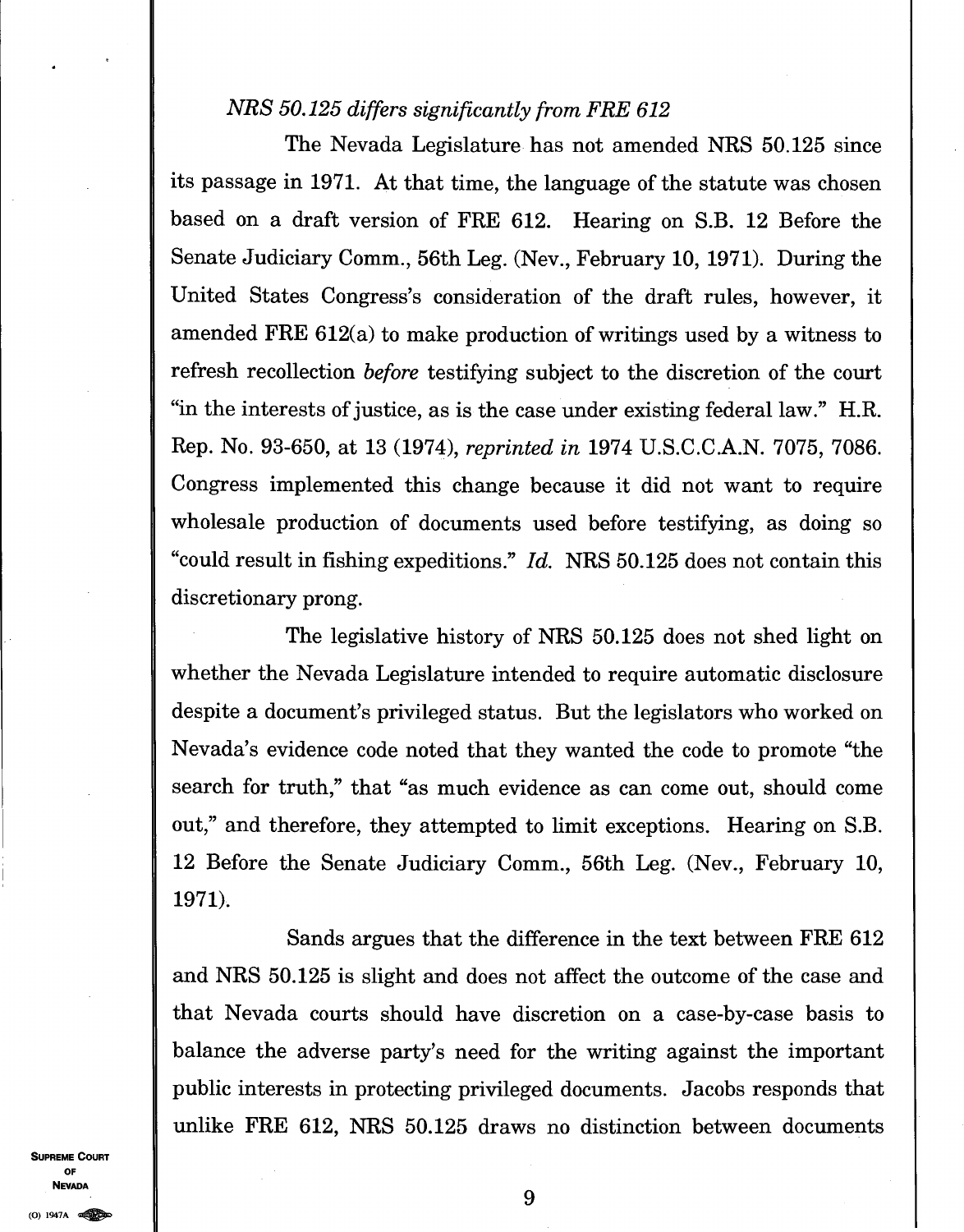used prior to and while testifying, and contains no provision for the exercise of discretion. Further, Jacobs argues that even under federal cases that apply the discretionary prong, the weight of authority mandates disclosure of the privileged documents.

We conclude that the differences between NRS 50.125 and FRE 612 are significant. Whereas FRE 612 permits the district court's exercise of discretion to preclude disclosure of privileged documents used to refresh a witness's recollection before testifying, no such discretionary language exists in NRS 50.125. Without such language in NRS 50.125, Nevada district courts lack discretion to halt the disclosure of privileged documents when a witness uses the privileged documents to refresh his or her recollection prior to testifying. In the 40 years since the passage of FRE 612, the Nevada Legislature has had the option to bring NRS 50.125 in line with the federal rule by adding a discretionary prong, but has not. Thus, we conclude that NRS 50.125 mandates that documents relied on before and during testimony to refresh recollection be treated the same. We therefore decline to read a discretionary element into NRS 50.125 where the Legislature has provided none.

Additionally, allowing privilege to prevail at this stage of a witness's testimony would place an unfair disadvantage on the adverse party. Sands's interpretation of NRS 50.125 would encourage witnesses to use privileged writings to refresh recollection in an attempt to shield the witness from any meaningful cross-examination on his or her testimony.<sup>5</sup>

**SUPREME COURT OF NEVADA** 

<sup>5</sup>We have previously observed that "the attorney-client privilege was intended as a shield, not a sword." *Wardleigh v. Second Judicial Dist. Court,* 111 Nev. 345, 354, 891 P.2d 1180, 1186 (1995) (internal quotation marks omitted). It would be unfair to allow a witness to rely on a privileged document to refresh his or her recollection, and then disallow *continued on next page...*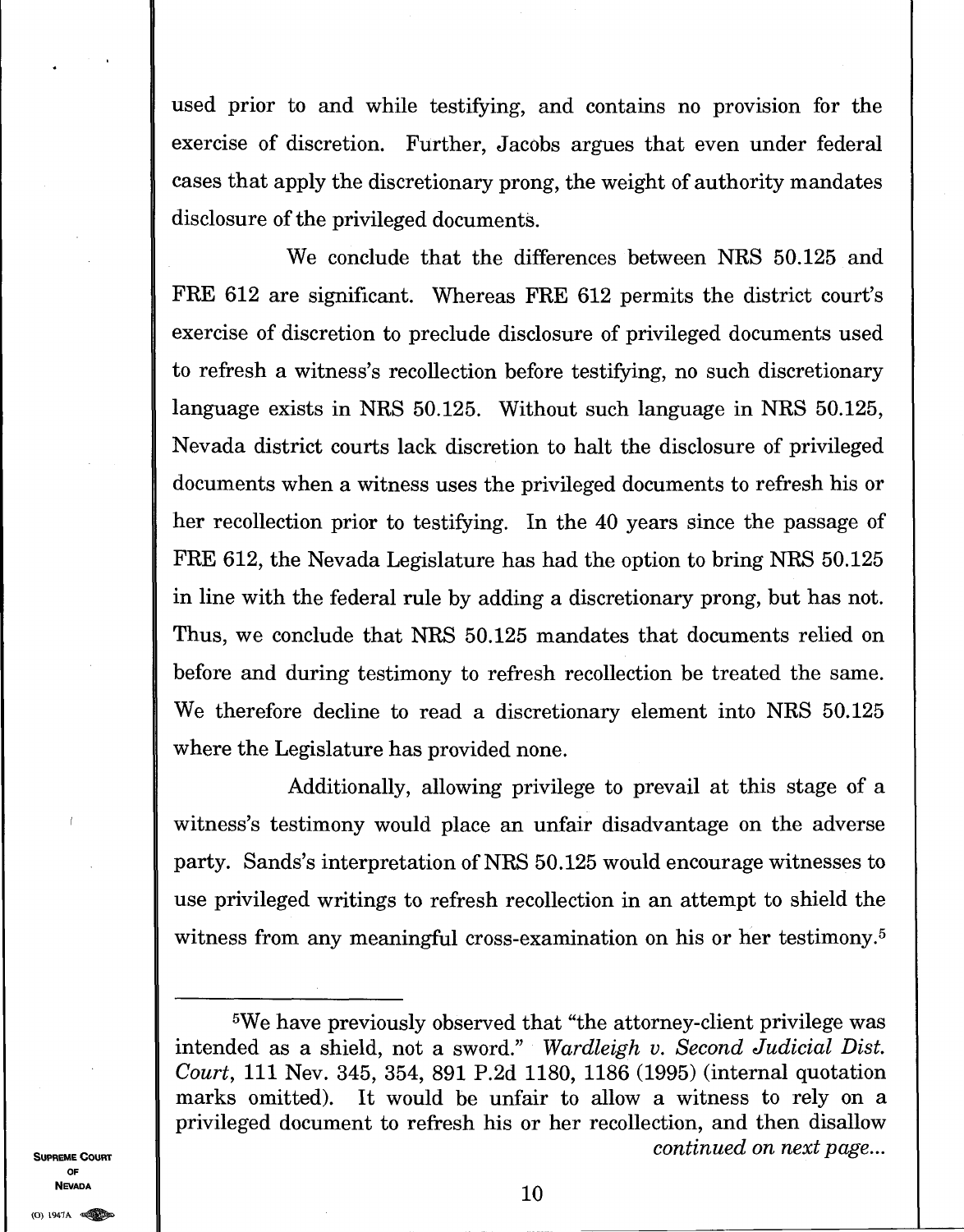Such an interpretation of NRS 50.125 would inhibit the cross-examining party from investigating discrepancies between the writing and the witness's testimony, and as such, would serve to inhibit "the search for truth."

The Nevada Legislature enacted NRS 50.125 to allow an adverse party to inspect and use the document to test a witness's credibility at the hearing. Thus, we conclude that where a witness refreshes his or her recollection with privileged documents, the witness takes the risk that an adversary will demand to inspect the documents. Therefore, when invoked at a hearing, we conclude that NRS 50.125 requires disclosure of any document used to refresh the witness's recollection before or while testifying, regardless of privilege. *See Wardleigh,* 111 Nev. at 354-55, 891 P.2d at 1186 (indicating that the "attorney-client privilege is waived when a litigant places information protected by it in issue through some affirmative act for his own benefit" (internal quotations omitted)). However, as explained below, Jacobs did not properly invoke NRS 50.125 at the sanctions hearing, rendering the issue of Jones's credibility a moot point.

We note that Jones's reliance on the purportedly privileged documents for the purposes of refreshing his recollection would have only

#### *...continued*

**SUPREME COURT OF** 

the cross-examiner to know the extent to which that document influenced or contradicts the witness's testimony. *See James Julian, Inc. v. Raytheon Co.,* 93 F.R.D. 138, 146 (D. Del. 1982) ("The instant request constitutes neither a fishing expedition into plaintiffs files nor an invasion of counsel's 'zone of privacy.' Plaintiffs counsel made a decision to educate their witnesses by supplying them with the [privileged documents], and the Raytheon defendants are entitled to know the content of that education.").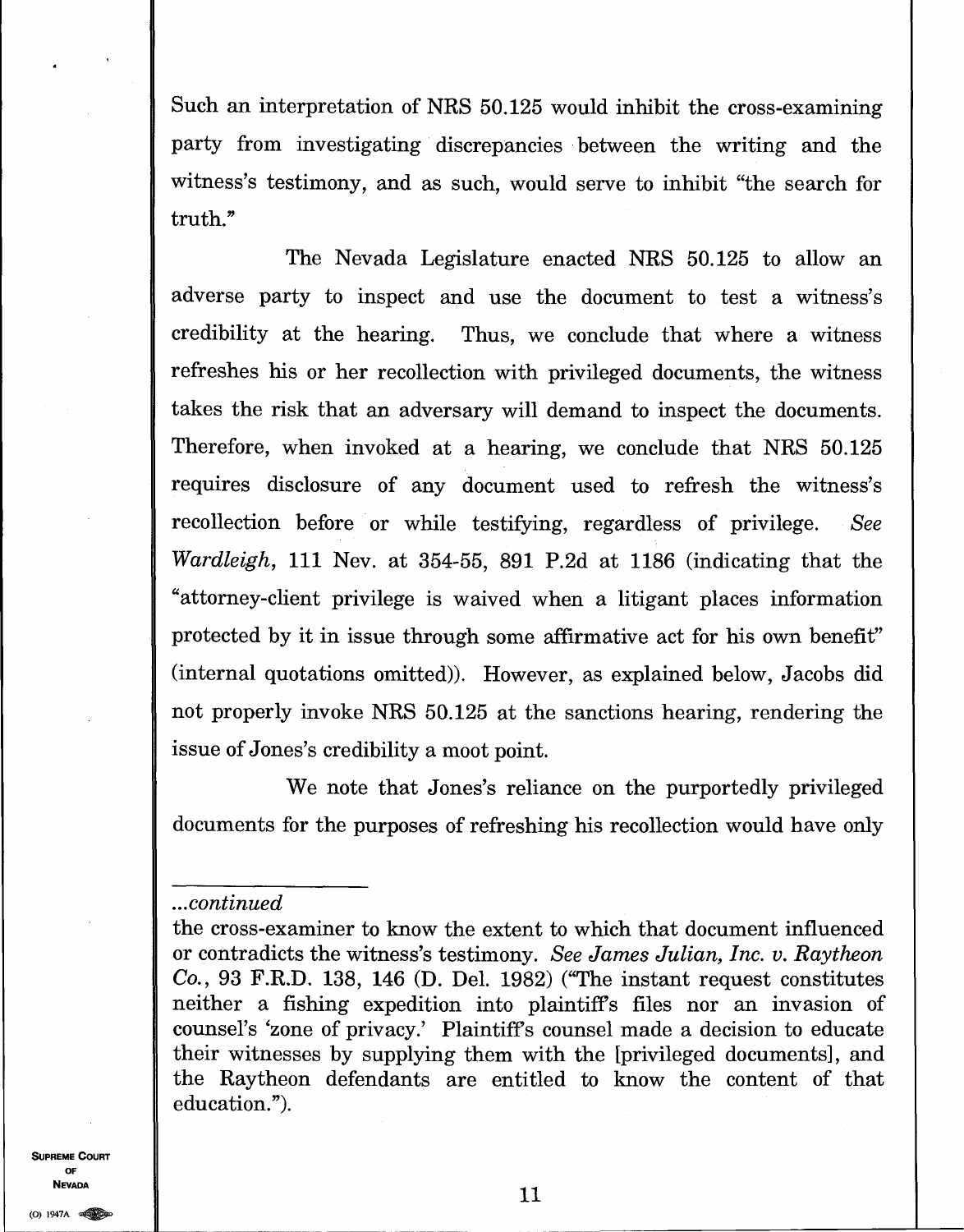required disclosure of the documents to opposing counsel upon appropriate request under NRS 50.125, and would not constitute any further waiver of the work product doctrine or the attorney-client privilege that would have made the documents discoverable at a later point. *See Marshall v. U.S. Postal Serv.,* 88 F.R.D. 348, 351 (D.D.C. 1980) ("[U]se of a document for recollection purposes requires only the disclosure of the document to opposing counsel, and [the] disclosure does not, in and of itself, constitute any further waiver of the attorney-client privilege.").

*The district court abused its discretion when it ordered the production of purportedly privileged documents because the request was untimely and Jones's credibility was no longer at issue* 

Sands argues that NRS 50.125 was designed to ensure that an adverse party has a full and fair opportunity to test the witness's credibility when the witness's testimony is based on recollection that was refreshed by examining particular writings. Sands points out that when the district court entered its order compelling production of the documents in question, there was no longer any need or opportunity to test Jones's credibility because the hearing was already over and the district court had issued its sanctions order. Jacobs argues that the fact that the district court made its decision post-hearing does not impair Sands's production requirements.

NRS 50.125(1) plainly states that the adverse party is entitled to have a document used to refresh the witness's recollection produced at the hearing, to allow inspection and cross-examination based on the document, and to permit the adverse party to introduce the document into evidence "for the purpose of affecting the witness's credibility." As the United States Court of Appeals for the Third Circuit has noted, "[FRE] 612 is a rule of evidence, and not a rule of discovery. Its sole purpose is evidentiary in function 'to promote the search of credibility and memory."

**SUPREME COURT OF NEVADA** 12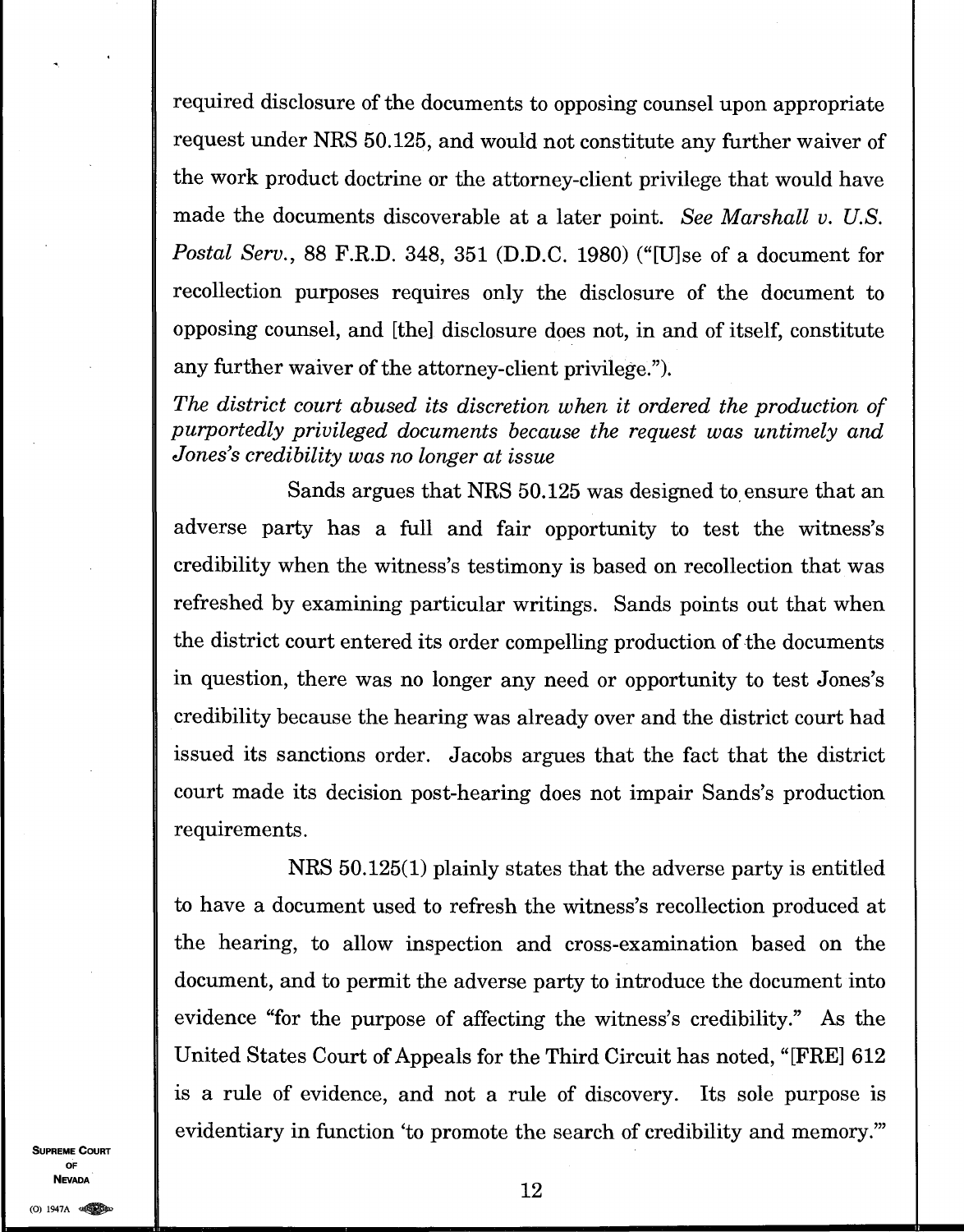*Sporck v. Peil,* 759 F.2d 312, 317 (3d Cir. 1985) (quoting FRE 612 advisory committee note); *see also Derderian v. Polaroid Corp.,* 121 F.R.D. 13, 17 (D. Mass. 1988) (indicating that FRE 612 "is a rule of *evidence,* not a rule of *discovery"); Aguinaga v. John Morrell & Co.,* 112 F.R.D. 671, 683 (D. Kan. 1986) (same). <sup>6</sup> Although Jacobs argues that Sands's misconduct is ongoing, we are convinced that permitting such an untimely motion would encourage the types of "fishing expeditions" that both the Nevada Legislature and Congress sought to avoid with NRS 50.125 and FRE 612. The sole purpose of NRS 50.125 is to test the witness's credibility *at the hearing,* and the statute clearly states that the production must occur at the hearing.

Here, the district court order compelling production of the purportedly privileged documents effectively turns NRS 50.125 into a discovery tool that has no relation to testing any witness's credibility. The district court read NRS 50.125 too broadly when it ordered the production of the billing entries and e-mails two months after Jones left the stand and after it issued its sanctions order. This is evident in the district court order's language, which states that "[p]ursuant to NRS 50.125, once a document is used by a witness to refresh his recollection, then that document is subject to discovery." This reading of NRS 50.125 ignores the "at the hearing" language and turns the statute into a general rule of discovery, not a rule of evidence. *See Derderian,* 121 F.R.D. at 17. As a result, we conclude that the district court abused its discretion by

**SUPREME COURT OF NEVADA** 

<sup>6</sup>We note that despite the differences between FRE 612 and NRS 50.125, the two provisions serve the same fundamental purpose. Thus, we find this authority persuasive inasmuch as it relates to the proper purpose of NRS 50.125.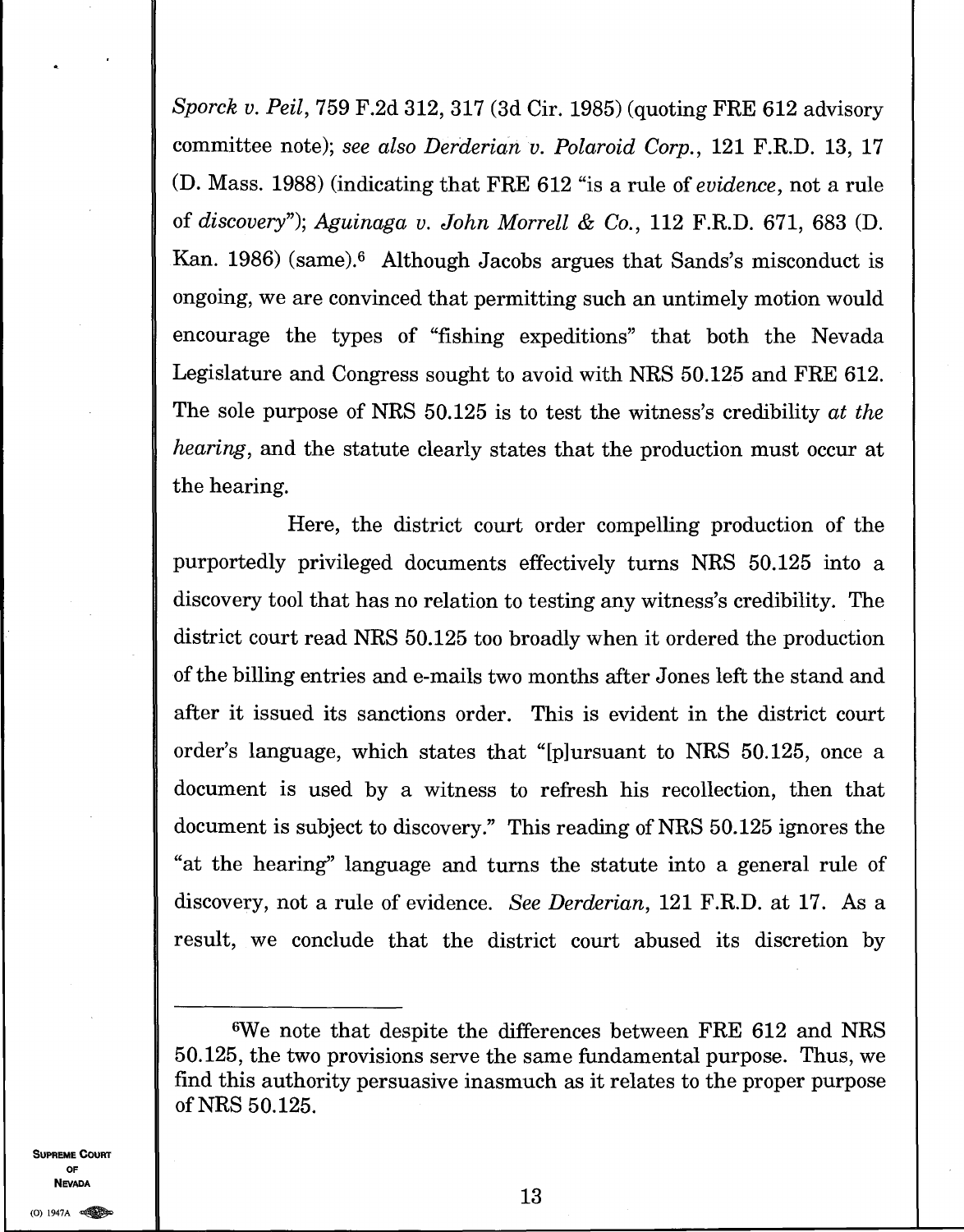mandating the production of the purportedly privileged documents after it had issued its sanctions order. *See Skender v. Brunsonbuilt Constr. & Dev. Co.,* 122 Nev. 1430, 1435, 148 P.3d 710, 714 (2006) (explaining that a district court abuses its discretion if its decision "exceeds the bounds of law or reason").

Under these facts, when the district court indicated that it wanted briefing and would defer ruling on the issue, Jacobs should have noted that NRS 50.125 required the district court to rule on his request at the hearing. Alternatively, Jacobs should have submitted his motion immediately following the hearing to ensure that Jones could be put back on the stand and cross-examined regarding the contents of the purportedly privileged documents before the district court issued its ruling.

However, because the district court already issued its ruling Jones's  $\mathcal{F}$  on the sanctions issue, the issue of  $\sqrt{\text{Jacobs's}}$  credibility became a moot point and there was no evidentiary reason to produce the documents. Thus, this is precisely the scenario in which "writ relief. . . is necessary to prevent discovery that would cause privileged information to irretrievably lose its confidential nature and thereby render a later appeal ineffective." *Aspen Fin. Servs., Inc., 128 Nev. at* , 289 P.3d at 204.

#### *CONCLUSION*

We conclude that upon a timely request, NRS 50.125 mandates production of documents used by a witness to refresh his or her recollection prior to testifying, regardless of privilege. However, considering these facts, Jacobs's request for production of the documents was not timely because the district court had already issued its ruling on the underlying sanctions issue. We therefore grant Sands's petition and direct the clerk of this court to issue a writ of prohibition ordering the

**SUPREME COURT OF NEVADA** 14